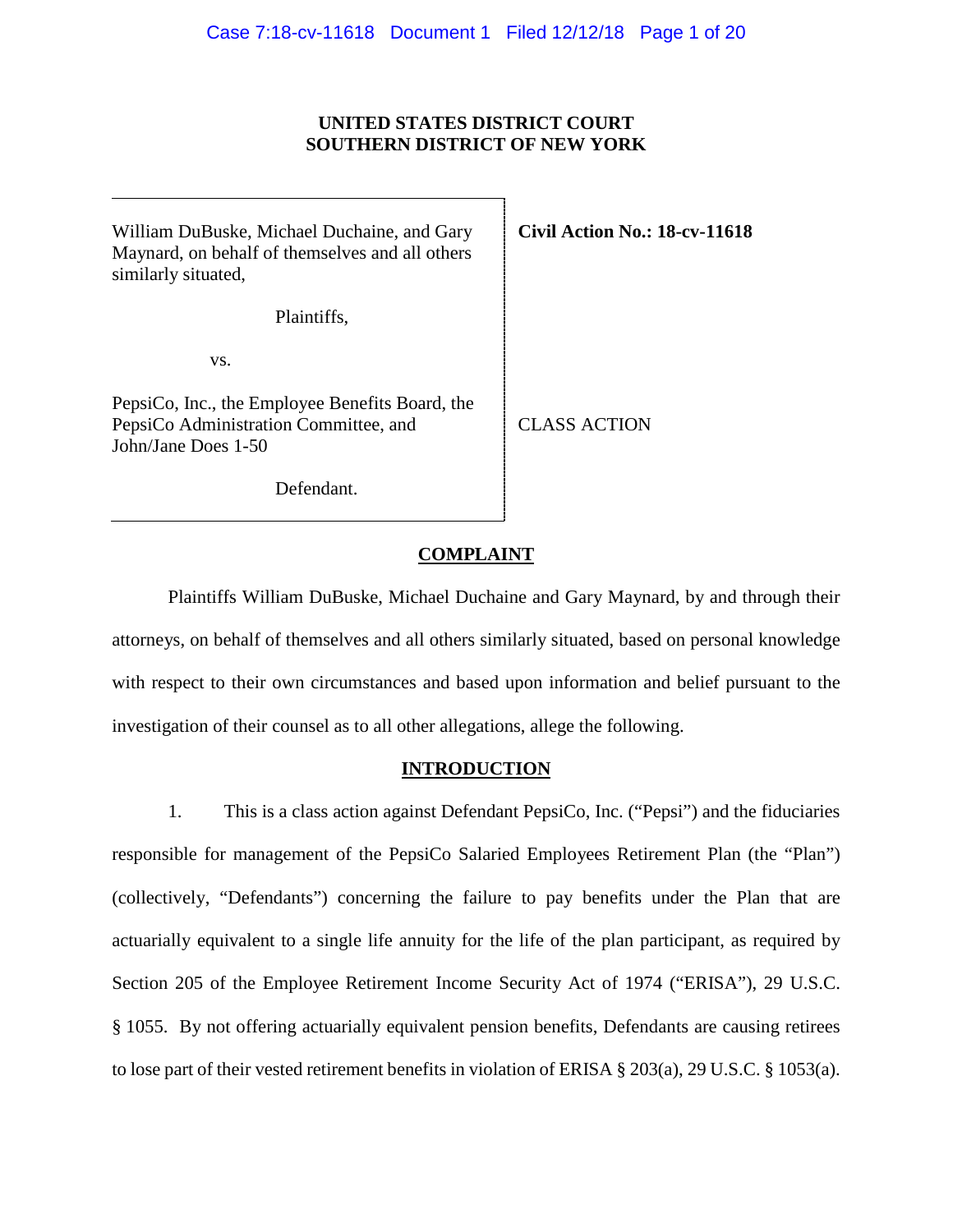#### Case 7:18-cv-11618 Document 1 Filed 12/12/18 Page 2 of 20

2. Under the Plan, workers accrue retirement benefits in the form of a single life annuity ("SLA"), a payment stream that starts when they retire and ends when they die. The amount of the SLA is based on their wages and years of service with Pepsi, not current life expectancies or interest rates.

3. ERISA requires that pension plans offer married retirees the option of receiving a payment stream for their life and their spouse's life after the retiree dies (a "joint and survivor annuity"). ERISA § 205(d), 29 U.S.C. § 1055. A joint and survivor annuity is expressed as a percentage of the benefit paid during the retiree's life. For example, a 50% joint and survivor annuity provides a surviving spouse with 50% of the amount that was paid during the retiree's life. Pepsi offers 50%, 75% and 100% joint and survivor annuities.

4. When retirees choose a joint and survivor annuity, they receive lower monthly pension payments than they would if they chose a SLA in exchange for their spouses receiving payments after their deaths. ERISA requires that joint and survivor annuities be "actuarially equivalent" to an SLA, ERISA §§ 205(d)(1)(B) and  $(2)(A)(ii)$ , 29 U.S.C. §§ 1055(d)(1)(B) and  $(2)(A)(ii)$ , meaning that the present value of the payment streams must be the same.

5. Actuarial assumptions are applied to calculate the present value of the future payments of a joint and survivor annuity. These assumptions are based on a set of mortality tables and long-term interest rates. The present values of the joint and survivor annuities must equal the present value of the SLA in order to establish actuarial equivalence between the two forms of benefit payment streams.

6. Mortality rates have improved over time with advances in medicine and better collective lifestyle habits. People who are retiring now are expected to live longer than those who retired in previous generations. Older morality tables predict that people will die at a faster rate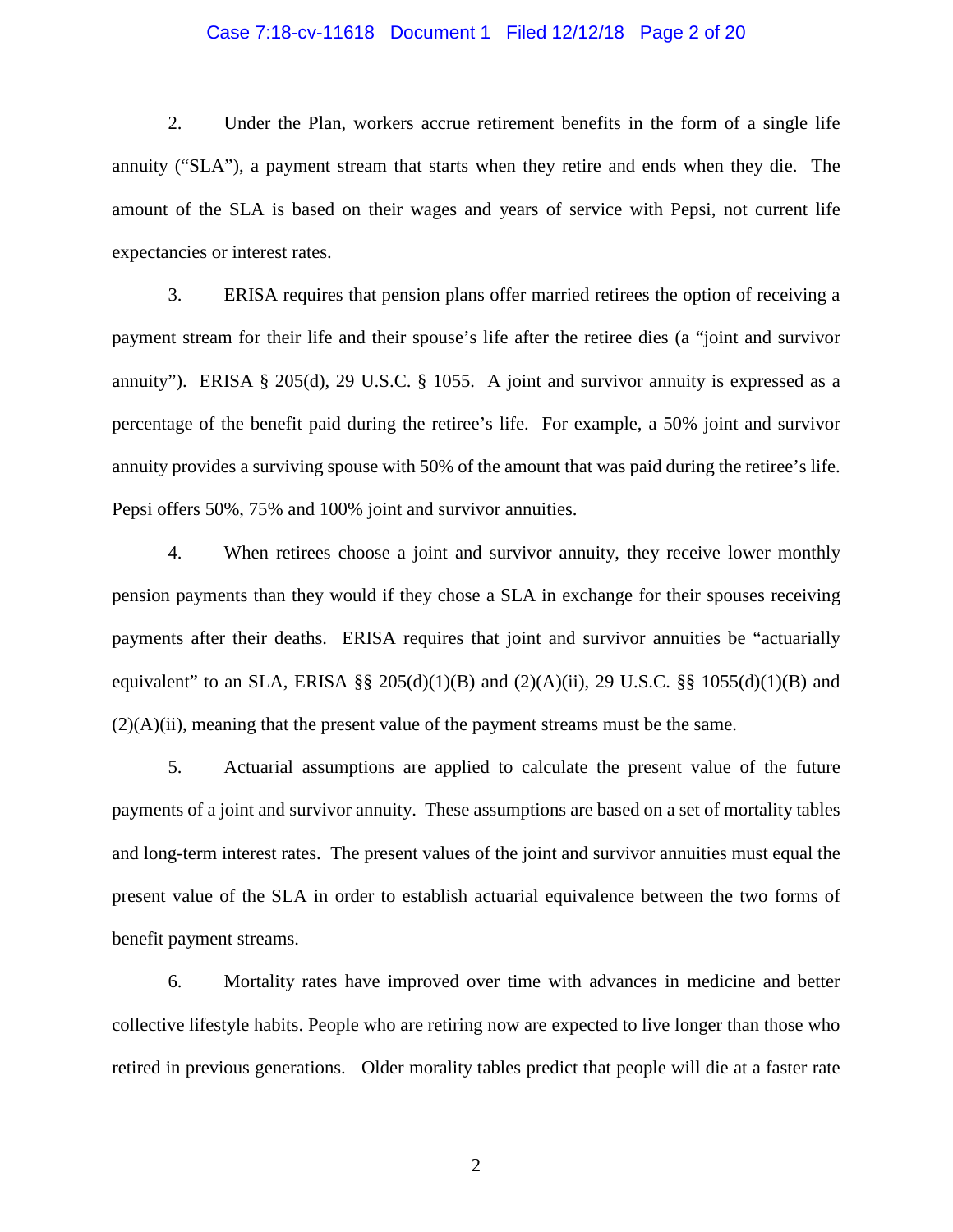#### Case 7:18-cv-11618 Document 1 Filed 12/12/18 Page 3 of 20

than current mortality tables. Using an older mortality table with accelerated mortality rates decreases the present value of the joint and survivor annuity and, ultimately, the monthly payment that retirees receive under a joint and survivor annuity.

7. The mortality rate and the interest rate collectively affect whether an optional benefit is actuarially equivalent to a SLA. Specifically, pension plans traditionally use the mortality rate and interest rate together to calculate a "conversion factor" which is used to determine an equivalent benefit between the default SLA and the joint and survivor annuity selected by a retiree.

8. Pepsi sponsors the Plan for its eligible employees and the eligible employees of certain subsidiaries and affiliates. Under the terms of the Plan, Pepsi promises Plan participants a retirement income that is based on their income and length of service.

9. The Plan offers alternate optional benefits (such as joint and survivor annuities) to participants. However, in violation of ERISA, the annuities provided to retirees and their beneficiaries who elect several of these alternate benefits are *not* actuarially equivalent to the SLA owed to the retiree. Rather than using reasonable interest and mortality rates to set the conversion factor, the Plan instead sets a conversion factor for each category of joint and survivor annuity that is lower than the conversion factor that would be generated using reasonable market mortality tables and interest rates.

10. Accordingly, the unreasonable joint and survivor annuity conversion factors used by the Plan result in pension payments that are *not* actuarially equivalent to a retiree's SLA, but instead are materially *lower* than the actuarially equivalent benefits that retirees and their beneficiaries would receive if the conversion factors were calculated pursuant to reasonable market mortality tables and interest rates.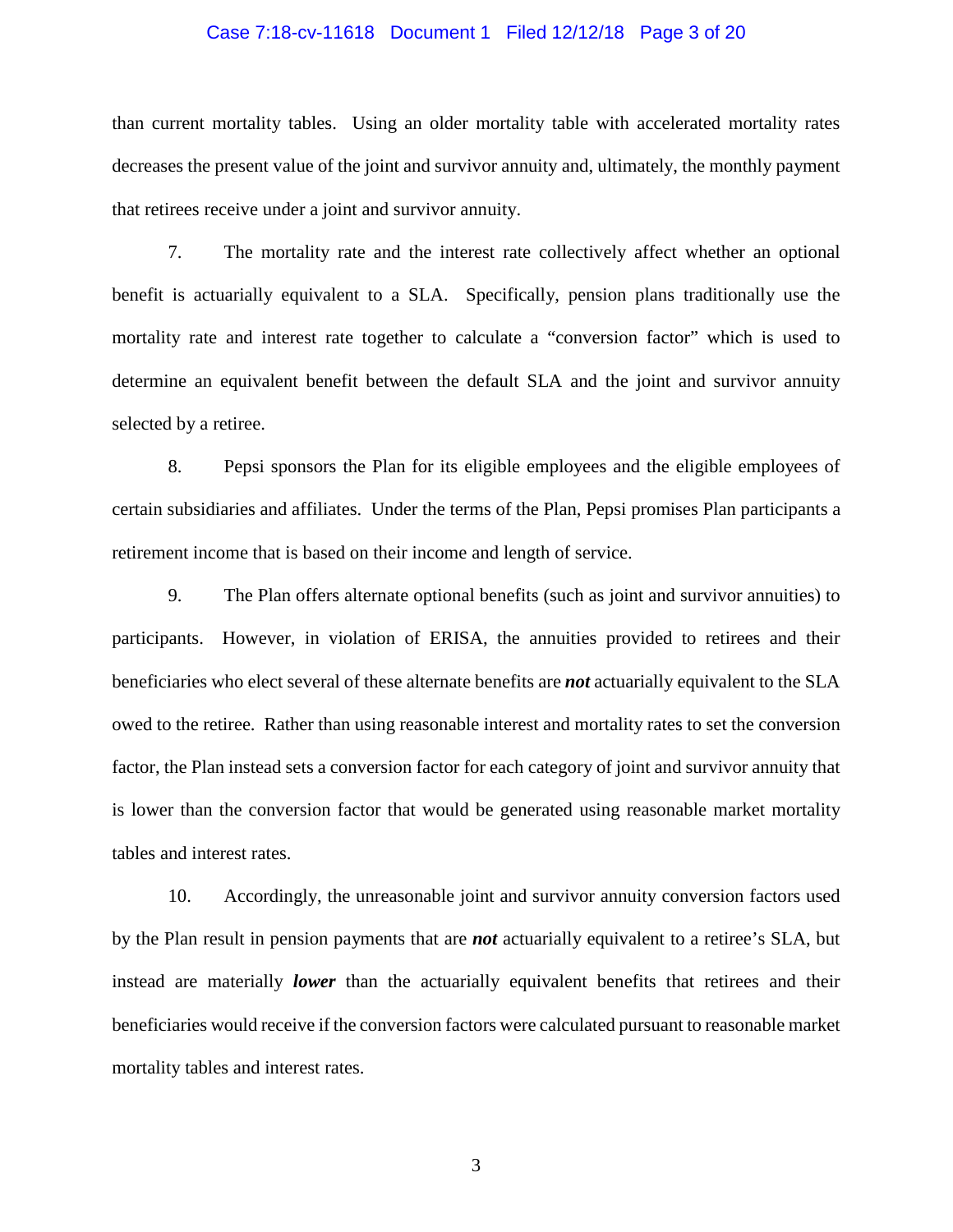#### Case 7:18-cv-11618 Document 1 Filed 12/12/18 Page 4 of 20

11. Plaintiffs accordingly seek an order from the Court reforming the Plan to conform to ERISA, payment of future benefits in accordance with the reformed Plan as required under ERISA, payment of amounts improperly withheld, and such other relief as the Court determines to be just and equitable.

### **JURISDICTION AND VENUE**

12. This Court has subject matter jurisdiction over this action pursuant to 28 U.S.C. § 1331 because it is a civil action arising under the laws of the United States, and pursuant to 29 U.S.C. § 1332(e)(1), which provides for federal jurisdiction of actions brought under Title I of the Employee Retirement Income Security Act of 1974, 29 U.S.C. § 1001, *et seq*. ("ERISA").

13. This Court has personal jurisdiction over the Defendant because it is headquartered and transact business in, or resides in, and has significant contacts with, this District, and because ERISA provides for nationwide service of process.

14. Venue is proper in this District pursuant to ERISA § 502(e)(2), 29 U.S.C. § 1132(e)(2), because some or all of the violations of ERISA occurred in this District and Defendant resides and may be found in this District. Venue is also proper in this District pursuant to 28 U.S.C. § 1391 because Defendant does business in this District and a substantial part of the events or omissions giving rise to the claims asserted herein occurred within this District.

#### **PARTIES**

#### **Plaintiffs**

15. Plaintiff William DuBuske is a resident of Ford, New Jersey and a Participant in the Plan with a joint and survivor annuity. Mr. DuBuske worked for Pepsi's Tropicana division (which participates in the Plan), and for Tropicana prior to Pepsi's acquisition thereof, for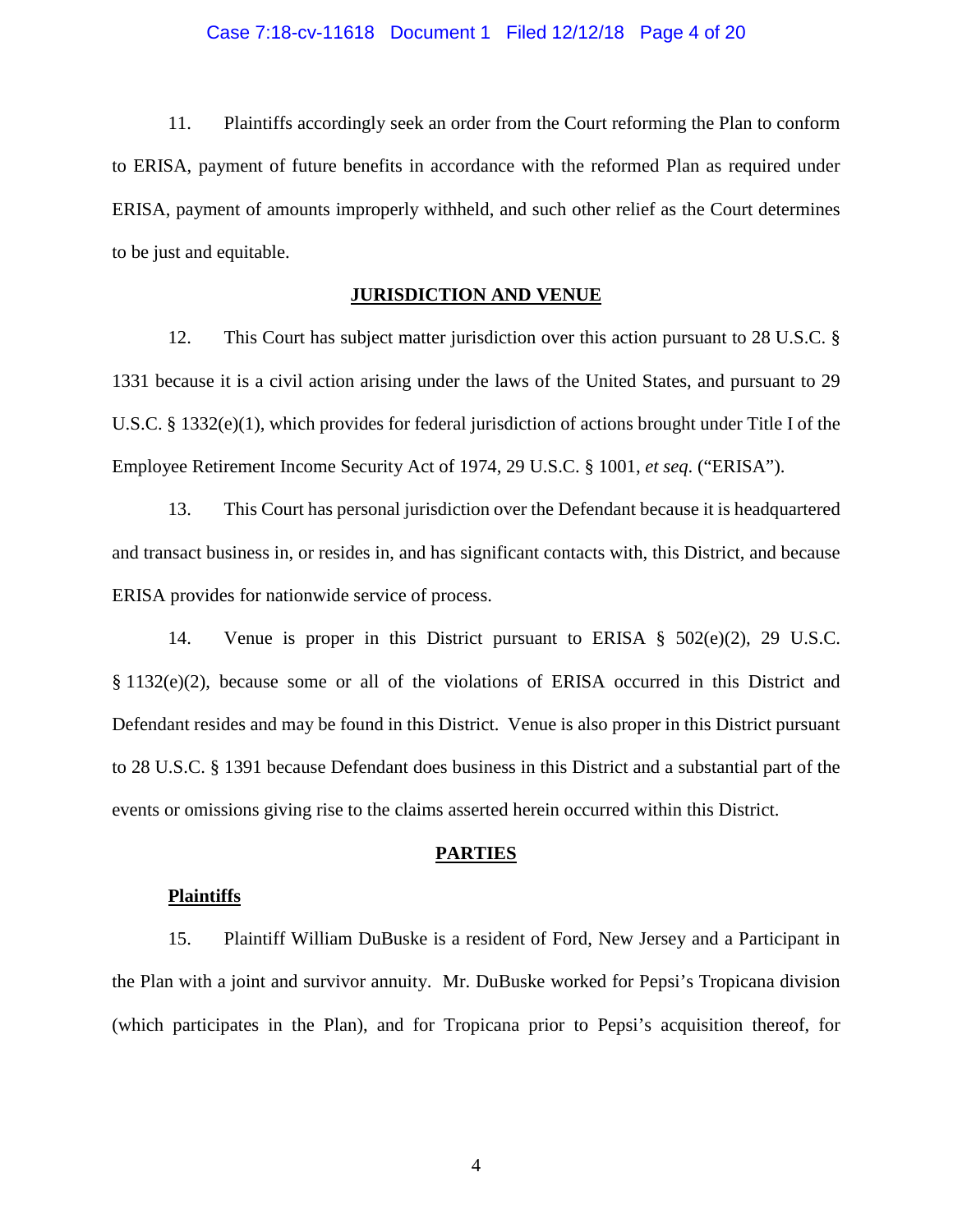#### Case 7:18-cv-11618 Document 1 Filed 12/12/18 Page 5 of 20

approximately 35 years, until October 2018. Under the terms of the Plan, Mr. DuBuske and his ex-wife are beneficiaries of a joint and survivor annuity.

16. Plaintiff Michael Duchaine is a resident of Lacey, Washington and a Participant in the Plan. Mr. Duchaine worked for Pepsi's Frito-Lay division (which participates in the Plan) from 2004 through 2014. Under the terms of the Plan, Mr. Duchaine and his spouse have elected and are receiving a joint and survivor annuity.

17. Plaintiff Gary Maynard is a resident of Jonesboro, Arkansas, and a Participant in the Plan. Mr. Maynard worked for Pepsi's Frito-Lay division (which participates in the Plan) from 2002 through 2014. Under the terms of the Plan, Mr. Maynard and his spouse have elected and are receiving a joint and survivor annuity.

#### **Defendants**

18. Defendant PepsiCo, Inc. ("Pepsi") is an American multinational food, snack and beverage corporation with its principle place of business in Harrison, New York. Pepsi is the sponsor the Plan.

19. The PepsiCo Administration Committee ("PAC") is the committee that has fiduciary responsibility for the administration and operation of the Plan as set forth in the Plan document. The Plan names the PAC as the Administrator of the Plan. The PAC is a named fiduciary of the Plan.

20. Defendant Employee Benefits Board (the "EBB") is a committee appointed by the Audit Committee of Pepsi's Board of Directors that has fiduciary responsibility to appoint the members of and monitor the actions of, *inter alia,* the PAC.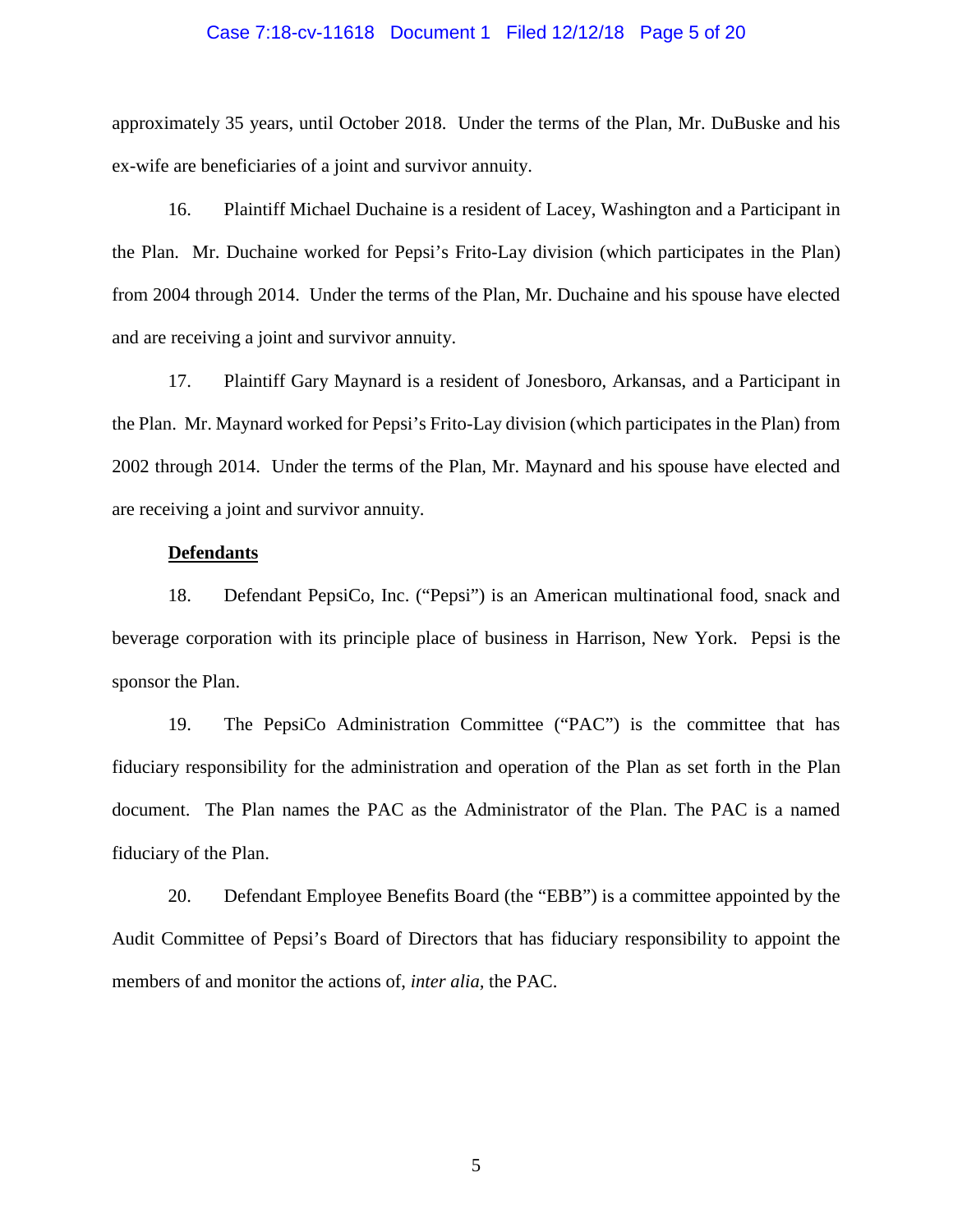#### Case 7:18-cv-11618 Document 1 Filed 12/12/18 Page 6 of 20

21. John/Jane Does 1 through 50, inclusive, are the individual members of the PAC, EBB or any other committee(s) responsible for administering the Plan. Their names and identities are not currently known.

22. The PAC, EBB and their members are fiduciaries for the Plan within the meaning of ERISA § 3(21(A), 29 U.S.C. § 1002(21)(A), because they exercise discretionary authority or control respecting the management of the Plan and authority or control respecting the management or disposition of Plan assets.

#### **APPLICABLE ERISA REQUIREMENTS**

23. ERISA requires that benefits from a defined benefit plan be paid in the form of a qualified joint and survivor annuity (a "QJSA") unless the participant, with the consent of his or her spouse (if applicable), elects an alternative form of payment, making the QJSA the default benefit under an ERISA plan for employees who are married. ERISA § 205(a) and (b), 29 U.S.C. § 1055(a) and (b).

24. A QJSA is an annuity for the life of the plan participant with a survivor benefit for the life of the spouse that is not less than 50%, and not greater than 100% of the annuity payable during the joint lives of the participant and the spouse. ERISA  $\S 205(d)(1)$ , 29 U.S.C.  $\S 1055(d)(1)$ . For example, if a plan participant receives \$1,000 per month under a 50% joint and survivor annuity, the spouse will receive \$500 a month after the participant's death.

25. ERISA requires that a QJSA be the actuarial equivalent of a SLA for the life of the participant. ERISA § 205(d)(1)(B), 29 U.S.C. § 1055(d)(1)(B). A QJSA "must be as least as valuable as any other optional form of benefit under the plan at the same time." 26 C.F.R. § 1.401(a)-20 Q&A 16.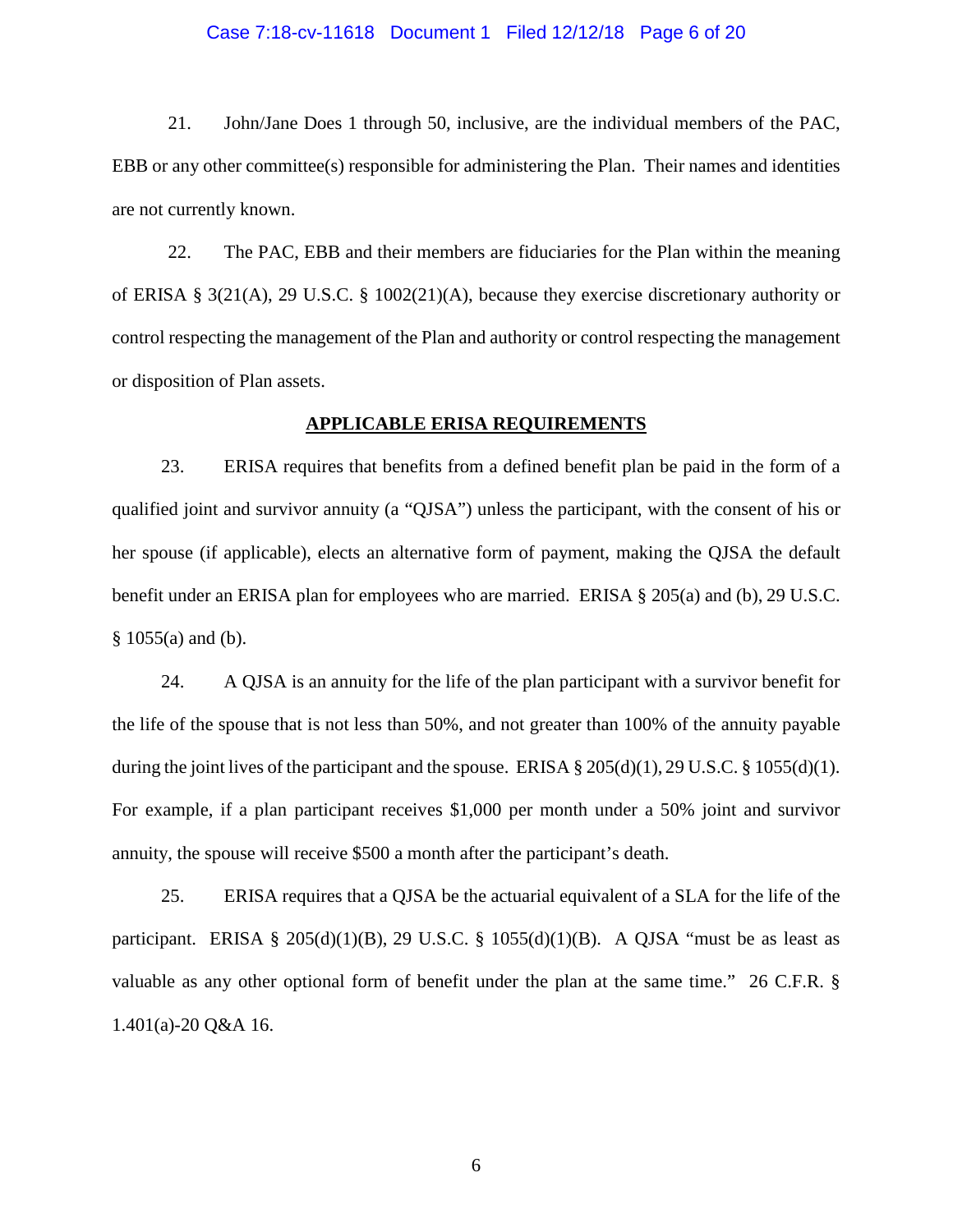#### Case 7:18-cv-11618 Document 1 Filed 12/12/18 Page 7 of 20

26. Pension plans may also offer participants alternative forms of survivor annuities, known as qualified optional survivor annuities ("QOSA"). ERISA § 205(d)(2), 29 U.S.C. § 1055(d)(2)); *see also* 26 U.S.C. § 417(g). For example, a pension plan might offer a QJSA in the form of a 50% joint and survivor annuity, while offering 75% and 100% joint and survivor annuities as QOSAs. Other common forms of QOSAs are "certain and life" options whereby a participant (and beneficiary) receives benefits for a specified minimum number of years, regardless of how long the participant lives. ERISA requires that QOSAs, like QJSAs, be the actuarial equivalent of a SLA for the life of a participant. ERISA  $\S$  205(d)(2)(A), 29 U.S.C.  $\S$  $1055(d)(2)(A)$ .

27. ERISA also requires that defined benefit plans provide a qualified pre-retirement survivor annuity ("QPSA"). ERISA § 205(a)(2), 29 U.S.C. § 1055(a)(2). A QPSA is an annuity for the life of the participant's surviving spouse (*e.g.*, a beneficiary) if the participant dies before reaching the plan's normal retirement age. ERISA § 205(e), 29 U.S.C. § 1055(e). ERISA requires that a QPSA be actuarially equivalent to what the surviving spouse would have received under the plan's QJSA and any QOSAs. *Id*. at § 205(e)(1)(A), 29 U.S.C. § 1055(e)(1)(A).

28. ERISA does not require that pension plans offer lump-sum distributions of vested benefits to retirees upon their retirement. ERISA  $\S 205(g)$ , 29 U.S.C.  $\S 1055(g)$ . If plans offer a lump-sum distribution as an optional benefit, Section 205(g)(3) of ERISA, 29 U.S.C. § 1055(g)(3), requires that the interest rate and mortality table specified in annually updated Treasury regulations be used to determine the actuarial equivalence of a lump-sum distribution of a plan's standard benefit.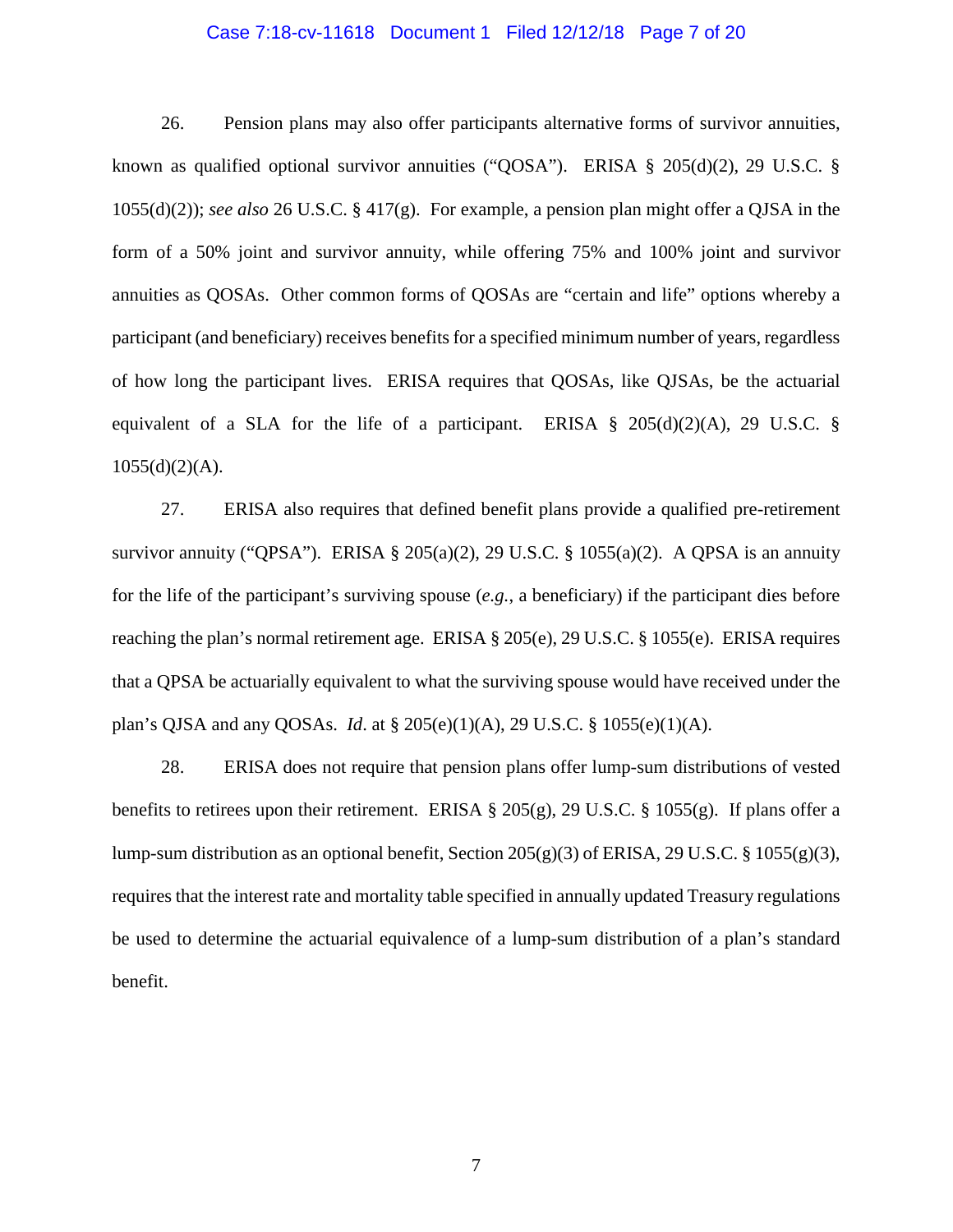#### Case 7:18-cv-11618 Document 1 Filed 12/12/18 Page 8 of 20

29. For QJSAs, QOSAs and QPSAs, however, while the interest rate and mortality table specified by the Treasury regulations *may* be used, a plan is permitted to use alternative actuarial assumptions, so long as they are reasonable.

30. The Treasury regulations for the Tax Code provision corresponding to ERISA § 205 (26 U.S.C. § 401(a)(11)) provide that a QJSA "must be at least the actuarial equivalence of the normal form of life annuity…on the basis of consistently applied *reasonable* actuarial factors." 26 C.F.R. 1.401(a)-11(b)(2) (emphasis added).

31. Treasury regulations concerning disclosures to plan participants similarly provide that optional benefits, like a QOSA, must be compared to a QJSA using:

> . . . a single set of interest and mortality assumptions that are *reasonable* and that are applied uniformly with respect to all such optional forms payable to the participant . . . . For this purpose, the reasonableness of interest and mortality assumptions is determined without regard to the circumstances of the individual participant. In addition, the applicable mortality table and applicable interest rate (as prescribed by the Treasury) are considered reasonable actuarial assumptions for this purpose and thus are permitted (but not required) to be used.

26 C.F.R. 1.417(a)(3)-1(c)(2)(iv)(B)(emphasis added).

32. Section 203(a) of ERISA, 29 U.S.C. § 1053(a), provides that an employee's right to his or her vested retirement benefits is non-forfeitable. The Treasury regulation for the Tax Code provision corresponding to ERISA § 203 (26 U.S.C. § 411), states that "adjustments in excess of reasonable actuarial reductions, can result in rights being forfeitable." 26 C.F.R. §  $1.411(a)-4(a)$ .

### **SUBSTANTIVE ALLEGATIONS**

## **I. THE PLAN**

33. Pepsi established the Plan to "provide[] retirement benefits to Participants who retire or become disabled prior to retirement and, in some circumstances, for the surviving spouses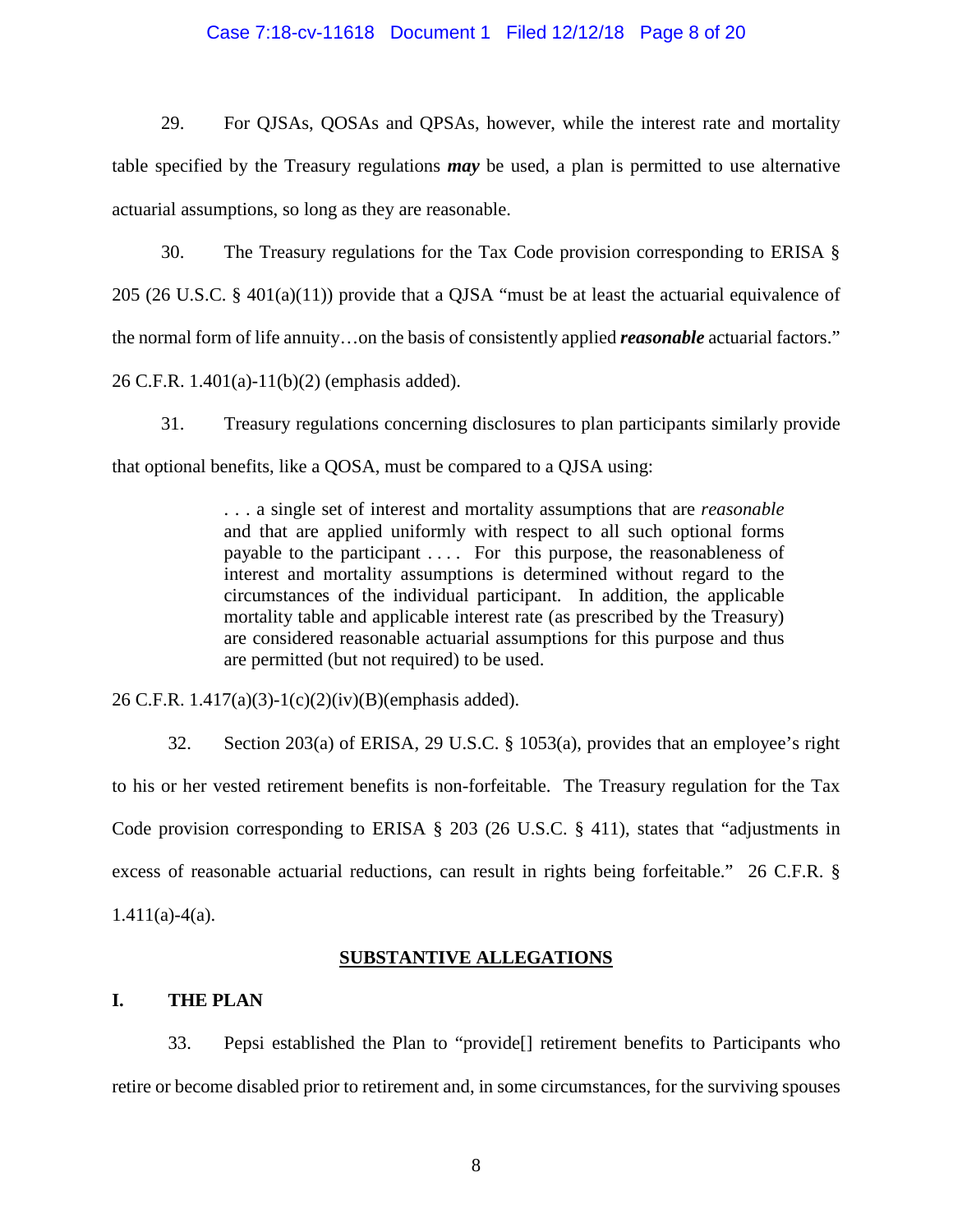#### Case 7:18-cv-11618 Document 1 Filed 12/12/18 Page 9 of 20

or designated beneficiaries of such participants." *See*, *e.g.*, Plan Document at Introduction. Pepsi sponsors the Plan.

34. All participants and beneficiaries in the Plan are current and former employees of Pepsi or one of its subsidiaries or affiliates, spouses of current and former employees, or other beneficiaries.

35. The Plan is an "employee pension benefit plan" within the meaning of ERISA § 3(2)(A), 29 U.S.C. § 1002(a)(A).

36. The Plan is a defined benefit plan within the meaning of ERISA § 3(35), 29 U.S.C.  $§$  1002(35).

37. The Plan is administered by Pepsi and the PAC. The PAC has five members appointed by the EBB, and the Chair of the PAC is Pepsi's Senior Vice President, Total Rewards. The EBB members are appointed by the Audit Committee of Pepsi's Board of Directors.

38. Under the terms of the Plan, participants are entitled to receive a monthly pension that begins at the Normal Retirement Benefit date of age 65. Participants' monthly pensions are based on a percentage of their compensation during their highest-paid five (5) consecutive years of service and how many years they worked for Pepsi.

39. The Plan provides that the normal form of retirement benefit for unmarried participants is a SLA. For married participants, the normal form of benefit, and the Plan's QJSA, is a 50% joint and survivor annuity. The Plan further provides that the 50% joint and survivor annuity form of benefit shall be the actuarial equivalent of a SLA.

40. The Plan provides several QOSAs, including joint and survivor annuities that provide payments to the surviving spouse that are 75% or 100% of the benefit amount payable to the participant during the joint lives of the participant and the spouse. The Plan also offers "certain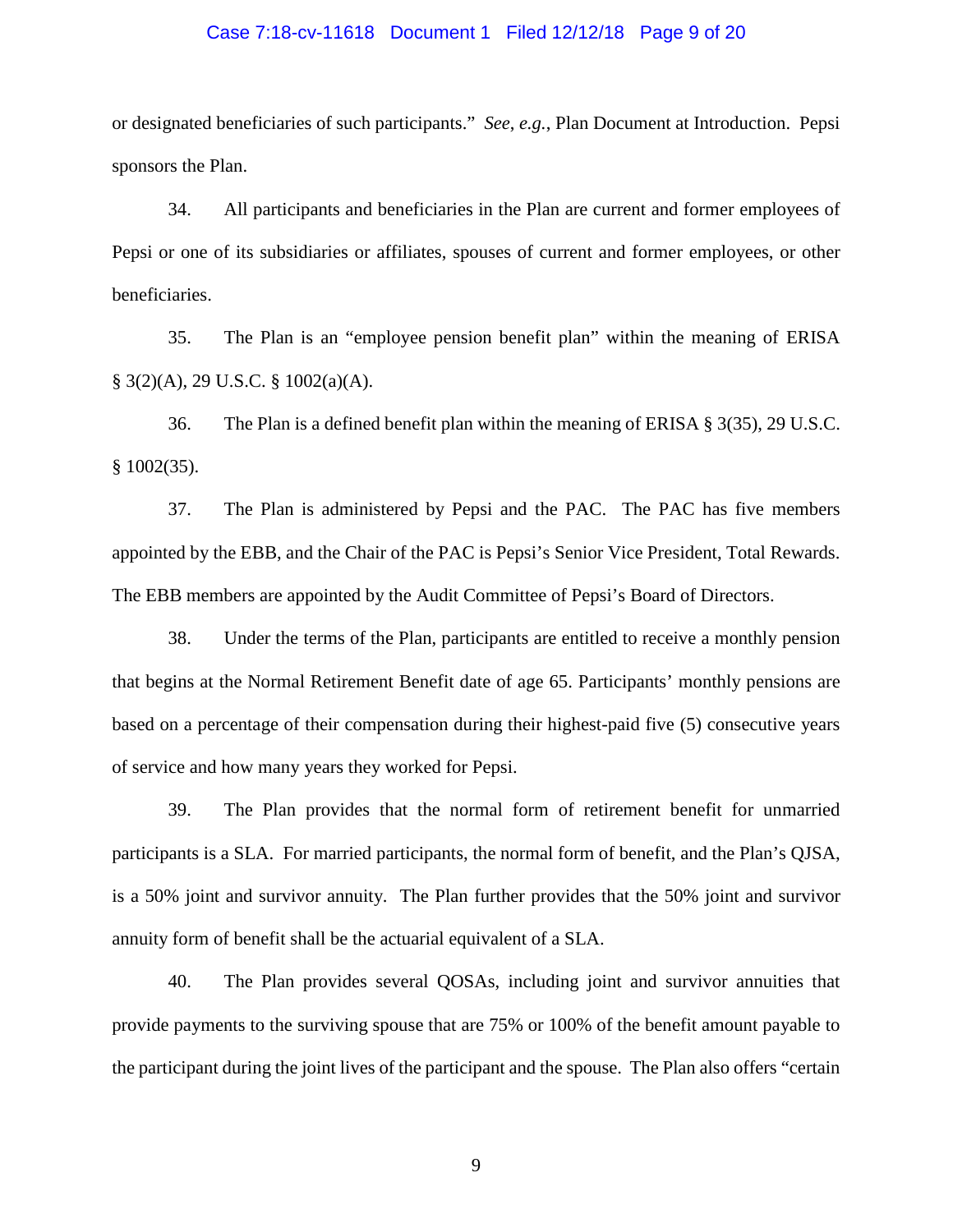#### Case 7:18-cv-11618 Document 1 Filed 12/12/18 Page 10 of 20

and life" form of benefits where participants can receive pension benefits for a minimum period of 120 months. Again, the Plan provides that this elective benefit must be actuarially equivalent to a SLA.

41. The Plan provides a QPSA to a surviving spouse if a vested participant dies before age 65. The QPSA is the Plan's QJSA (*i.e.*, a 50% joint and survivor annuity) payable as if the member had retired on the date of his death.

# **II. The Plan's Optional Forms of Benefit Are Not Actuarially Equivalent to a Single Life Annuity.**

42. Participants in the Plan accrue benefits in the form of a SLA. To convert a SLA into a QJSA, QOSA or QPSA, the present value of the *aggregate* (*i.e.,* total) future benefits that the participant (and, if applicable, the beneficiary) is expected to receive under both the SLA and the alternative form of benefit must be determined.

43. There typically are two main components to calculating the present value of the SLA and the alternative benefit: an interest rate and a mortality table. An interest rate is used to determine the present value of each future payment, and the interest rate that a defined benefit plan uses should be based on prevailing market conditions. A mortality table is a series of rates which predict how many people at a given age will die before attaining the next higher age. More recent tables are "two-dimensional" in that the rates are based not only on the age of the individual but the year of birth. Since the 1980s, the life expectancies in mortality tables have steadily improved.<sup>1</sup>

<sup>&</sup>lt;sup>1</sup> The Society of Actuaries, an independent actuarial group, publishes the mortality tables that are the most widely-used by defined benefit plans when doing these conversions. New mortality tables were published in 1971, 1983, 1984 (the "UP 1984"), 1994 (the "1994 GAR"), 2000 (the "RP-2000") and 2014 ("RP-2014") to account for changes to a population's mortality experience. In the years between the publication of a new mortality table, mortality rates are often "projected" to future years to account for expected improvements in mortality. For example, the RP-2014 mortality table is commonly projected by actuaries using a mortality improvement scale to account for additional reductions in mortality rates that have occurred since 2014.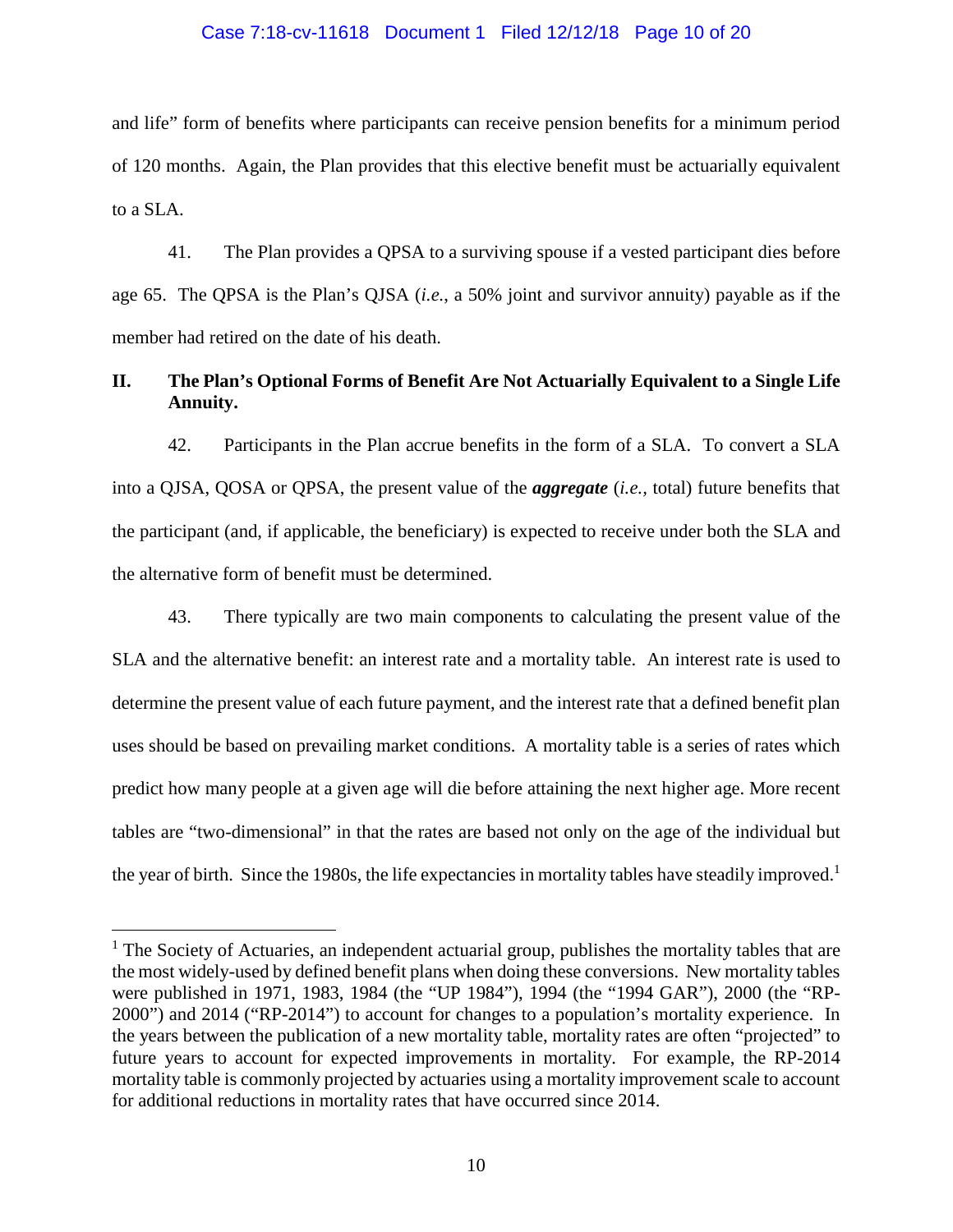#### Case 7:18-cv-11618 Document 1 Filed 12/12/18 Page 11 of 20

44. The present values of the SLA and the alternative benefit are then compared in a ratio to create a "conversion factor" (or "annuity factor") that is applied to the SLA to determine the amount of the alternative benefit that will be actuarially equivalent to the SLA.

45. Contrary to this standard methodology, the Plan does *not* use reasonable market interest and mortality rates to create the conversion factor. Rather, the Plan baldly sets a conversion factor for each alternative benefit. For example, the Plan applies a 0.90 conversion factor to the SLA to determine the base pension of retirees who select a 50% joint and survivor annuity; a 0.85 conversion factor for retirees who select a 75% joint and survivor annuity; and a 0.80 conversion factor for retirees who select a 100% joint & survivor annuity.

46. Each conversion factor set by the Plan for an alternative benefit is lower than the conversion factor that would be generated using reasonable market interest rates and mortality tables.

47. Because the Plan throughout the Class Period has used conversion factors that are lower than would be generated using reasonable market interest and mortality rates, the benefits paid to Plan participants and beneficiaries who receive payments under either a QJSA, QOSA or QPSA are *not* actuarially equivalent to what they would have received if they had selected a singlelife annuity, in violation of ERISA § 205(d)(1)(B), 29 U.S.C. § 1055(d)(1)(B) and ERISA §  $205(d)(2)(A)$ , 29 U.S.C. § 1055(d)(2)(A). Using the unreasonably low conversion factor instead of a conversion factor based on current mortality and interest rates reduces the monthly benefit by nearly 3% for a 50% joint and survivor annuity and by nearly 8% for a 100% joint and survivor annuity.

48. Plaintiffs are each beneficiaries of the Plan who are receiving a QJSA. Because their benefits were calculated by using improperly low conversion factors, Plaintiffs are receiving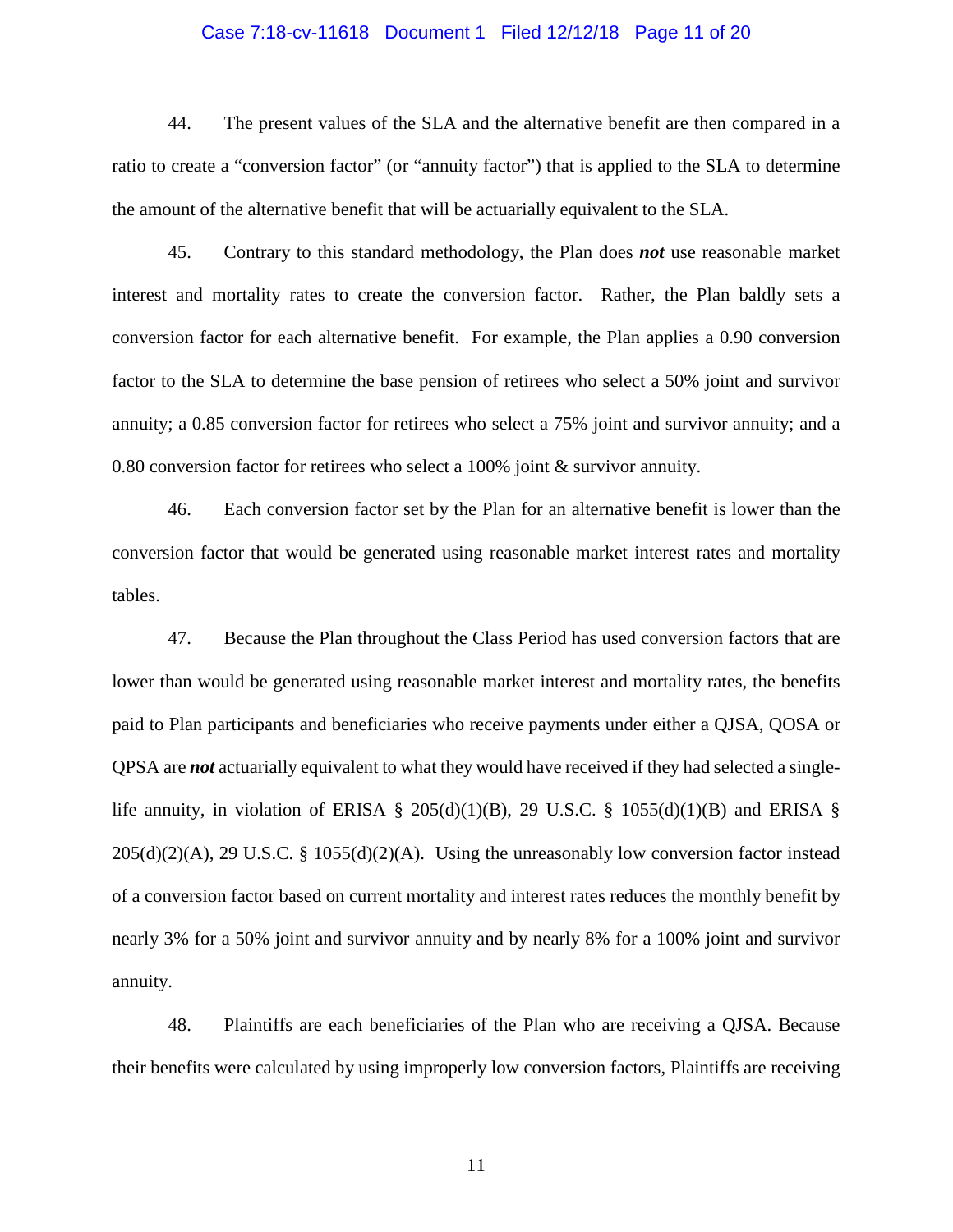#### Case 7:18-cv-11618 Document 1 Filed 12/12/18 Page 12 of 20

less each month than they would if the Plan used current, reasonable actuarial assumptions. They, along with other class members, have been substantially damaged as a result of receiving benefits below an actuarially equivalent amount.

49. As the Plan does not explain the method by which it sets the conversion factor, Plaintiffs and Class Members could not in the exercise of reasonable diligence have discovered that the Plan fails to provide alternative benefits that are actuarially equivalent to single-life annuities.

### **CLASS ACTION ALLEGATIONS**

50. Plaintiffs bring this action as a class action pursuant to Rule 23 of the Federal Rules of Civil Procedure on behalf of themselves and the class (the "Class") defined as follows:

> All participants in and beneficiaries of the Plan who elected to receive an optional form of benefits other than a lump sum distribution of a participant's vested benefit. Excluded from the Class are Defendants and any individuals who are subsequently to be determined to be fiduciaries of the Plan.

51. The members of the Class are so numerous that joinder of all members is impractical. Upon information and belief, the Class includes thousands of persons.

52. Plaintiffs' claims are typical of the claims of the members of the Class because Plaintiffs' claims and the claims of all Class members arise out of the same policies and practices as alleged herein, and all members of the Class are similarly affected by Defendants' wrongful conduct.

53. There are questions of law and fact common to the Class and these questions predominate over questions affecting only individual Class members. Common legal and factual questions include, but are not limited to: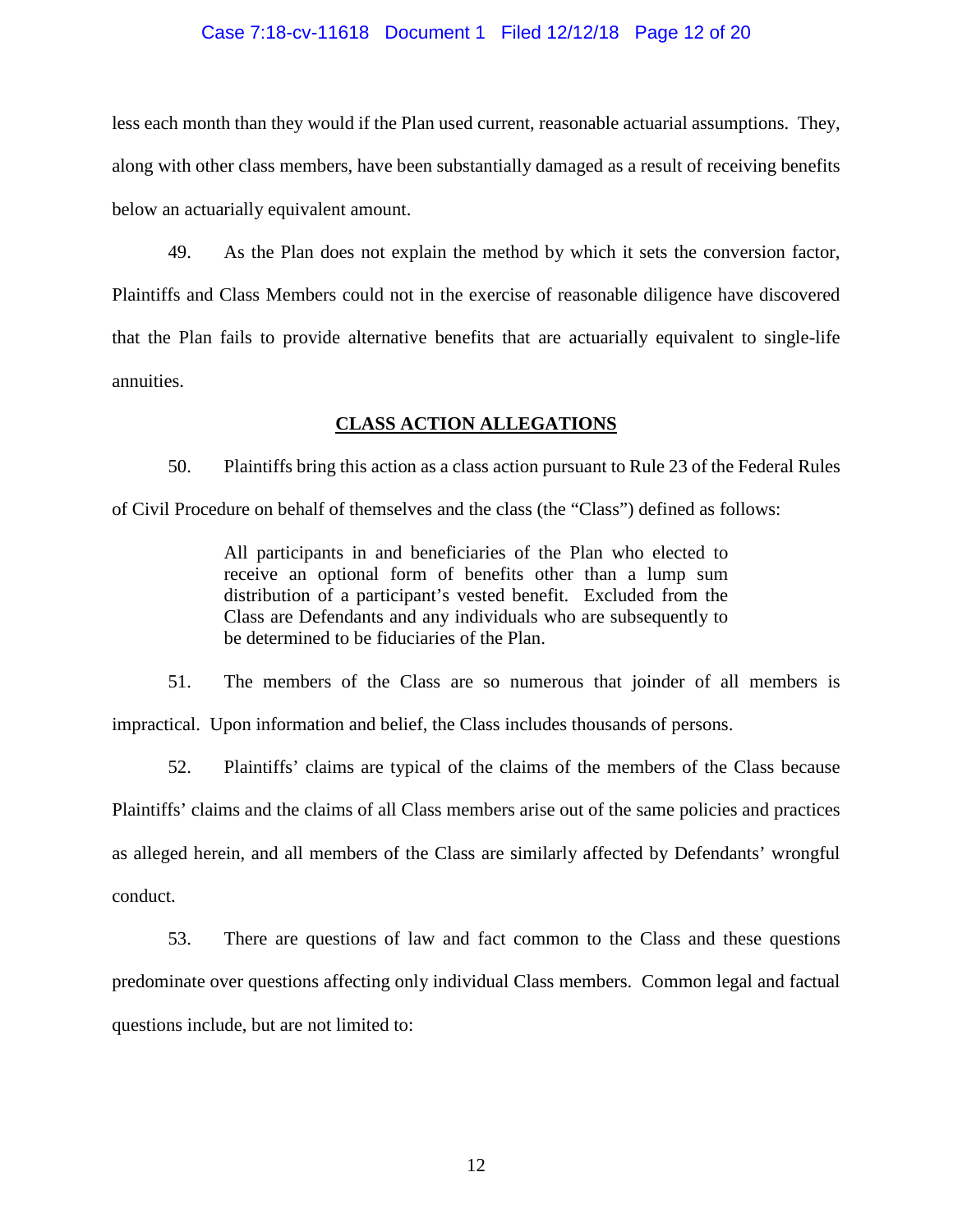- A. Whether the Plan's method for calculating optional benefits provide benefits that are actuarially equivalent to those that would be paid under a single-life annuity for the plan participant;
- B. Whether the Plan's "conversion factors" are reasonable;
- C. Whether the Plan should be reformed to comply with ERISA; and
- D. Whether Plaintiffs and Class members should receive additional benefits.

54. Plaintiffs will fairly and adequately represent the Class and have retained counsel experienced and competent in the prosecution of ERISA class actions. Plaintiffs have no interests antagonistic to those of other members of the Class. Plaintiffs are committed to the vigorous prosecution of this action and anticipate no difficulty in the management of this litigation as a class action.

55. This action may be properly certified under either subsection of Rule 23(b)(1). Class action status is warranted under Rule  $23(b)(1)(A)$  because prosecution of separate actions by the members of the Class would create a risk of establishing incompatible standards of conduct for Defendants. Class action status is warranted under Rule  $23(b)(1)(B)$  because prosecution of separate actions by the members of the Class would create a risk of adjudications with respect to individual members of the Class that, as a practical matter, would be dispositive of the interests of other members not parties to this action, or that would substantially impair or impede their ability to protect their interests.

56. In the alternative, certification under Rule  $23(b)(2)$  is warranted because Defendants have acted or refused to act on grounds generally applicable to the Class, thereby making appropriate final injunctive, declaratory, or other appropriate equitable relief with respect to the Class as a whole.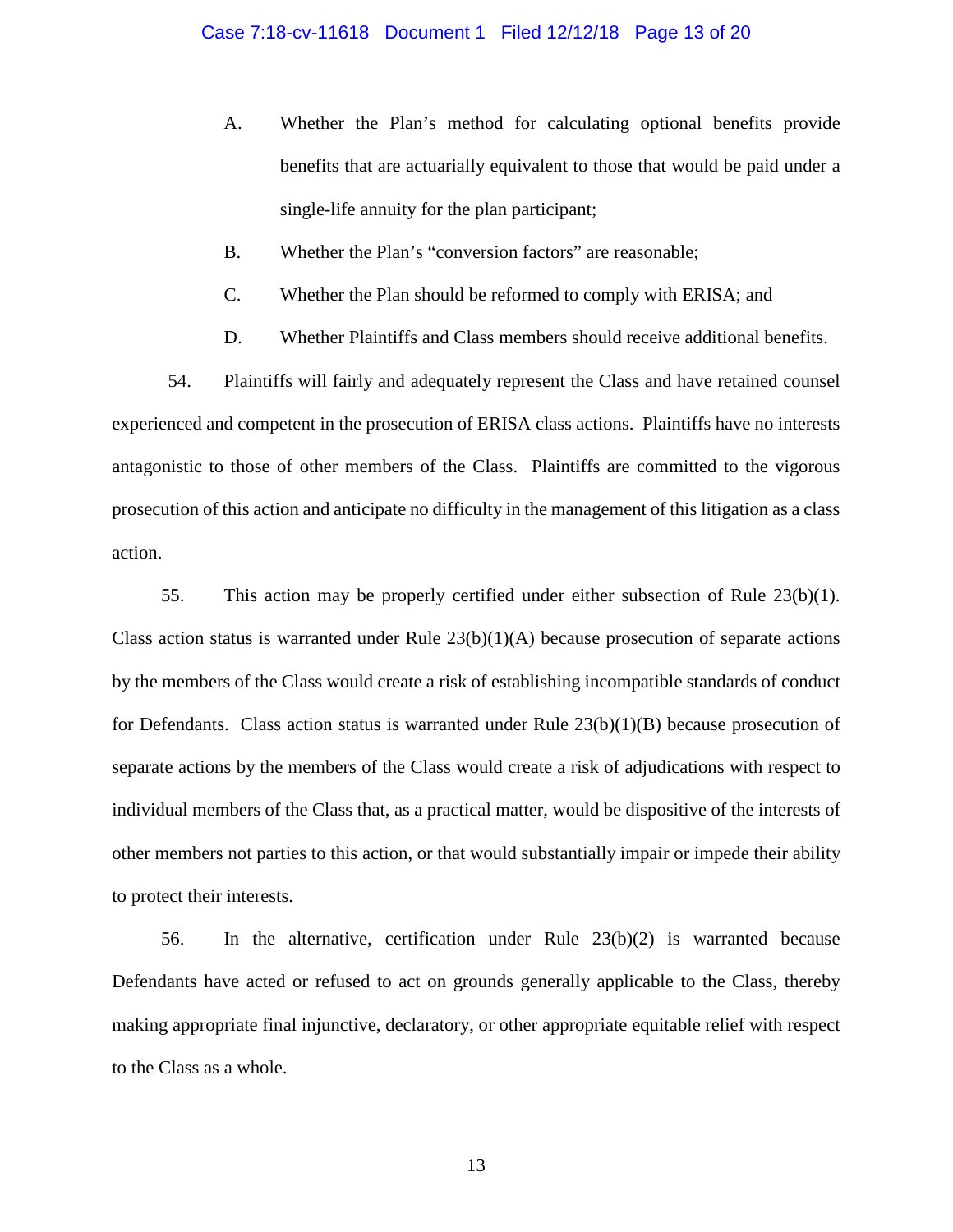#### Case 7:18-cv-11618 Document 1 Filed 12/12/18 Page 14 of 20

57. In the alternative, certification under Rule 23(b)(3) is warranted because the questions of law or fact common to the members of the class predominate over any questions affecting only individual members, and a class action is superior to other available methods for the fair and efficient adjudication of the controversy.

# **FIRST CLAIM FOR RELIEF Declaratory and Equitable Relief (ERISA § 502(a)(3), 29 U.S.C. § 1132(a)(3))**

58. Plaintiffs re-allege and incorporate herein by reference all prior allegations in this Complaint.

59. The Plan improperly reduces annuity benefits for participants and beneficiaries who receive either a QJSA, a QOSA or a QPSA below the benefits that they would receive if those benefits were actuarially equivalent to a single-life annuity as ERISA requires.

60. ERISA § 502(a)(3), 29 U.S.C. § 1132(a)(3), authorizes a participant or beneficiary to bring a civil action to: "(A) enjoin any act or practice which violates any provision of this title or the terms of the plan, or (B) to obtain other appropriate equitable relief (i) to redress such violations or (ii) to enforce any provisions of this title or the terms of the plan."

61. Pursuant to this provision, 28 U.S.C. §§ 2201 and 2202, and Federal Rule of Civil Procedure 57, Plaintiffs seek declaratory relief, determining that the Plan's established methodologies for calculating actuarial equivalence of QJSAs, QOSAs and QPSAs, including the joint and survivor annuity and "certain and life" options, violate ERISA because they do not provide an actuarially equivalent benefit. By not providing an actuarially equivalent benefit, Defendants have violated ERISA's anti-forfeiture clause, ERISA § 203(a), 29 U.S.C. § 1053(a).

62. Plaintiffs further seek orders from the Court providing a full range of equitable relief, including but not limited to: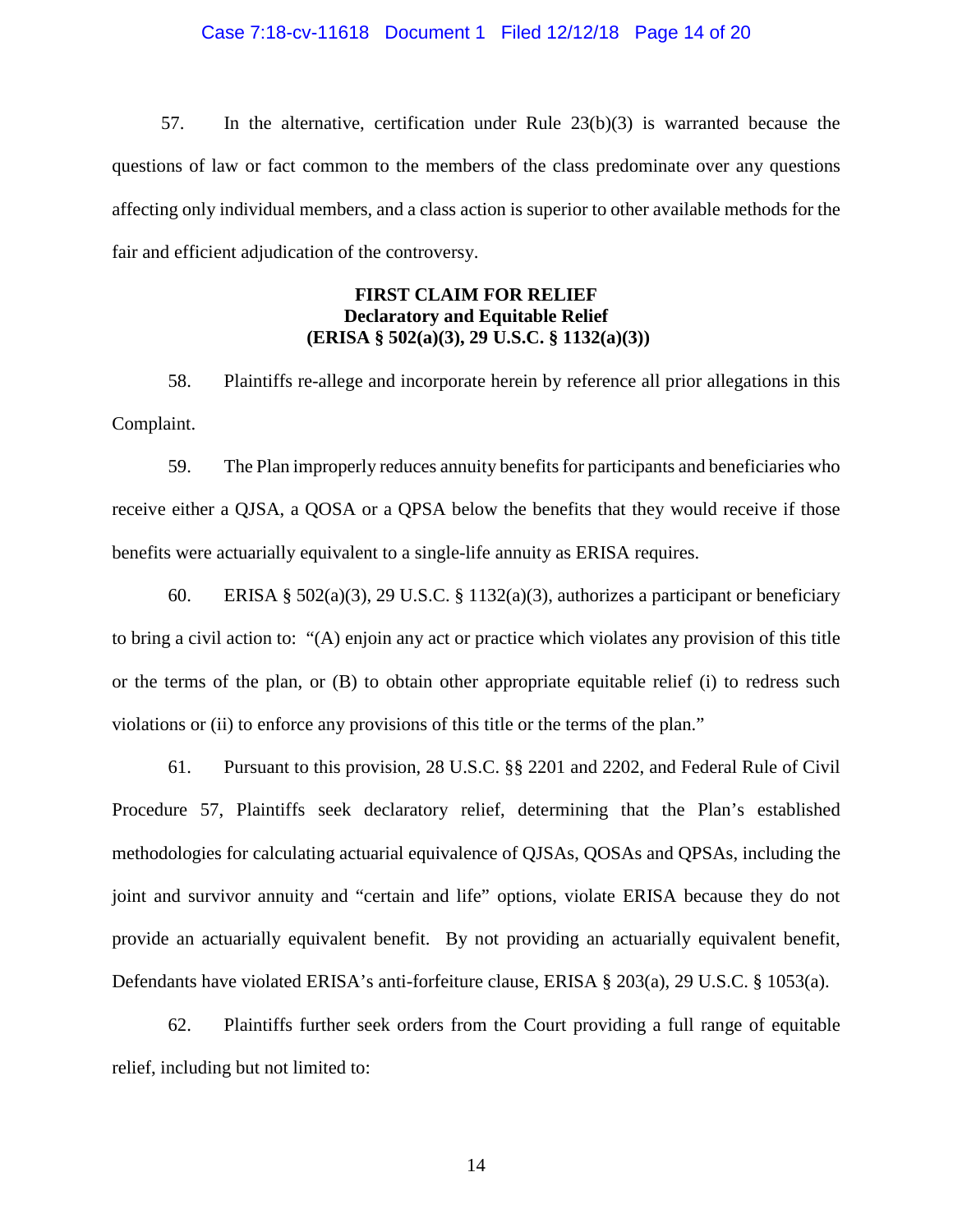### Case 7:18-cv-11618 Document 1 Filed 12/12/18 Page 15 of 20

(a) re-calculation, correction and payment of benefits previously paid for

QJSAs, QOSAs and QPSAs;

- (b) an "accounting" of all prior benefits and payments;
- (c) a surcharge;
- (d) disgorgement of amounts wrongfully withheld;
- (e) disgorgement of profits earned on amounts wrongfully withheld;
- (f) a constructive trust;
- (g) an equitable lien;
- (h) an injunction against further violations; and
- (i) other relief the Court deems just and proper.

# **SECOND CLAIM FOR RELIEF**

# **For Reformation of the Plan and Recovery of Benefits Under the Reformed Plan (ERISA § 502(a)(1) and (3), 29 U.S.C. § 1132(a)(1) and (3))**

63. Plaintiffs re-allege and incorporate herein by reference all prior allegations in this Complaint.

64. ERISA § 502(a)(3), 29 U.S.C. § 1132(a)(3), authorizes a participant or beneficiary to bring a civil action to: "(A) enjoin any act or practice which violates any provision of this title or the terms of the plan, or (B) to obtain other appropriate equitable relief (i) to redress such violations or (ii) to enforce any provisions of this title or the terms of the plan."

65. The Plan improperly reduces annuity benefits for participants and beneficiaries who receive either a QJSA, a QOSA or a QPSA below the benefits that they would receive if those benefits were actuarially equivalent to a single-life annuity as ERISA requires. By not providing an actuarially equivalent benefit, Defendants have violated ERISA's anti-forfeiture clause, ERISA § 203(a), 29 U.S.C. § 1053(a).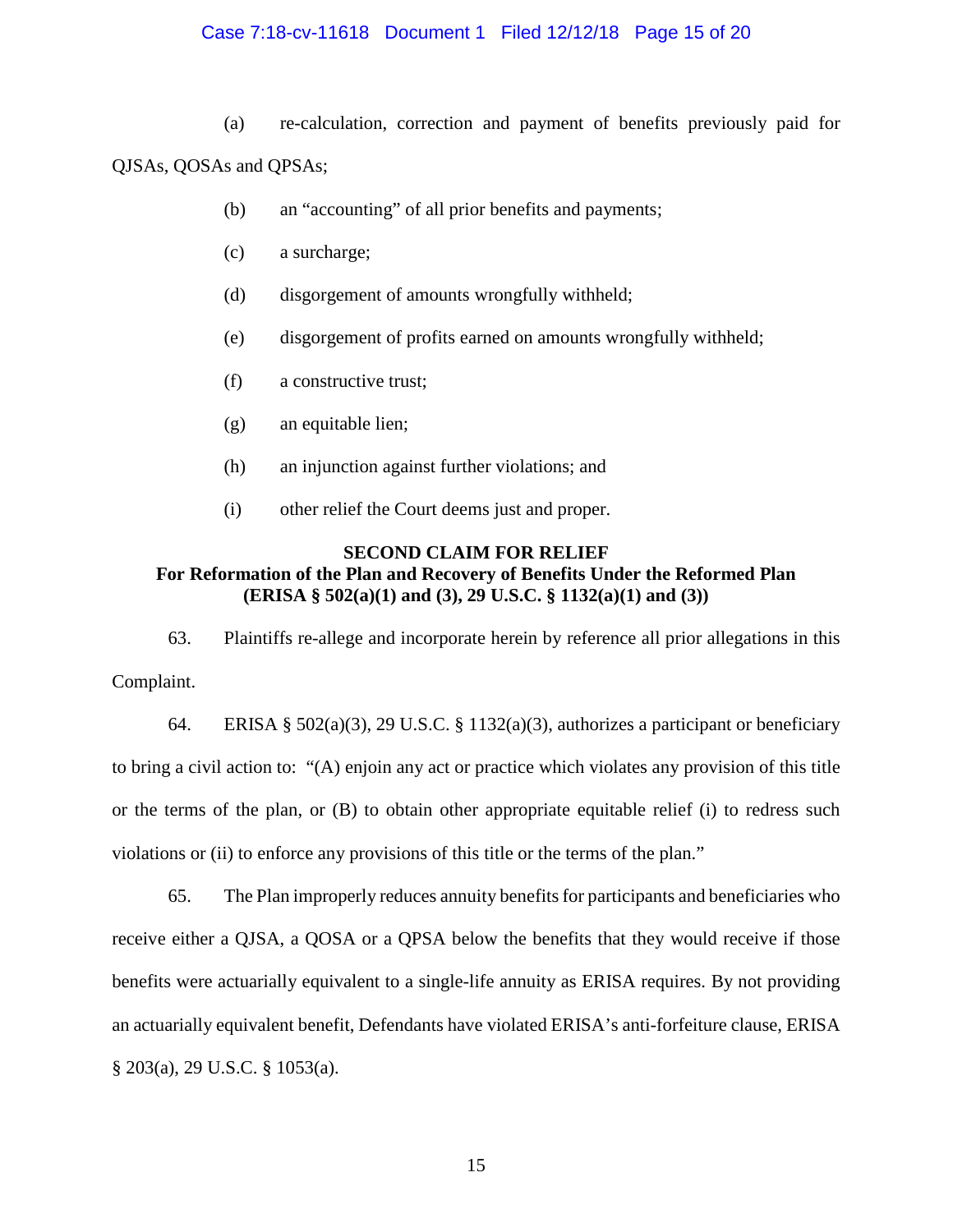#### Case 7:18-cv-11618 Document 1 Filed 12/12/18 Page 16 of 20

66. Plaintiffs are entitled to reformation of the Plan to require Defendants to provide actuarially equivalent benefits.

67. ERISA §  $502(a)(1)(B)$ , 29 U.S.C. § 1132(a)(1)(B), authorizes a participant or beneficiary to bring a civil action to "recover benefits due to him under the terms of his plan, to enforce his rights under the terms of the plan, or to clarify his rights to future benefits under the terms of the plan."

68. Plaintiffs are entitled to recover actuarially equivalent benefits, to enforce their right to the payment of past and future actuarially equivalent benefits, and to clarify their rights to future actuarially equivalent benefits, under the Plan following reformation.

# **THIRD CLAIM FOR RELIEF Breach of Fiduciary Duty (ERISA §§ 1104 and 502(a)(3), 29 U.S.C. §§ 1104 and 1132(a)(3))**

69. Plaintiffs re-allege and incorporate herein by reference all prior allegations in this Complaint.

70. As the Plan's administrator, the PAC is a named fiduciary of the Plan.

71. ERISA treats as fiduciaries not only persons explicitly named as fiduciaries under § 402(a)(1), 29 U.S.C. § 1102(a)(1), but also any other persons who in fact perform fiduciary functions. Thus, a person is a fiduciary to the extent "(i) he exercises any discretionary authority or discretionary control respecting management of such plan or exercises any authority or control respecting management or disposition of its assets, (ii) he renders investment advice for a fee or other compensation, direct or indirect, with respect to any moneys or other property of such plan, or has any authority or responsibility to do so, or (iii) he has any discretionary authority or discretionary responsibility in the administration of such plan." ERISA § 3(21)(A), 29 U.S.C. § 1002(21)(A). This is a functional test. Neither "named fiduciary" status nor formal delegation is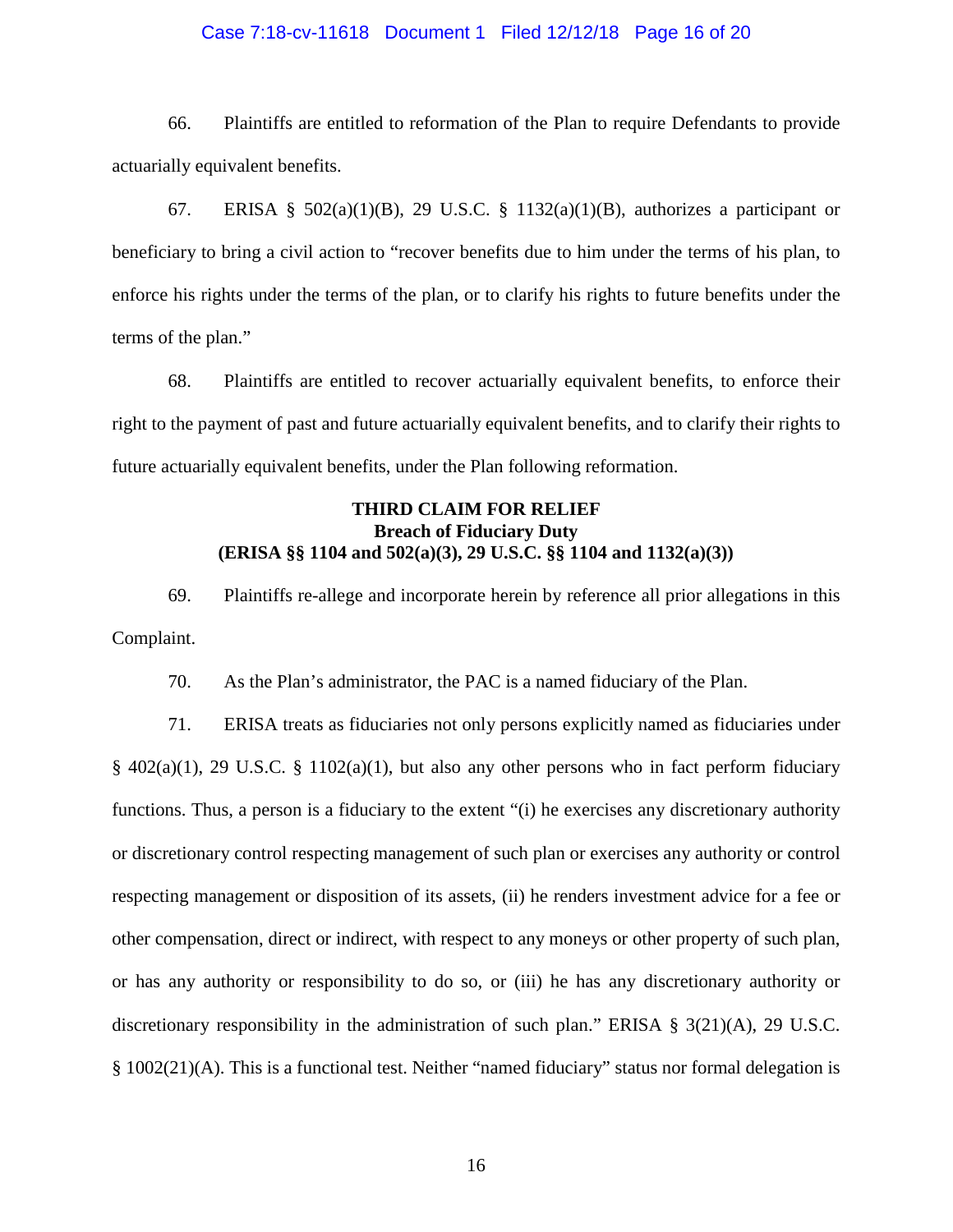#### Case 7:18-cv-11618 Document 1 Filed 12/12/18 Page 17 of 20

required for a finding of fiduciary status, and contractual agreements cannot override finding fiduciary status when the statutory test is met.

72. Defendants are fiduciaries for the Plan because they exercised discretionary authority or discretionary control respecting management of such plan or exercised any authority or control respecting management or disposition of Plan assets. The PAC had authority or control over the amount and payment of benefits paid through QJSAs, QOSAs and QPSAs which were paid from Plan assets.

73. ERISA § 404(a)(1), 29 U.S.C. § 1104(a)(1), provides that a fiduciary shall discharge its duties with respect to a plan in accordance with the documents and instruments governing the plan insofar as the Plan is consistent with ERISA.

74. The Plan is not consistent with ERISA because it uses unreasonable conversion factors that do not provide for actuarially equivalent options which resulted in participants and beneficiaries illegally forfeiting and losing vested benefits.

75. In following the Plan in violation of ERISA, the PAC exercised its fiduciary duties and control over Plan assets in breach of its fiduciary duties.

76. ERISA imposes on fiduciaries that appoint other fiduciaries the duty to monitor the actions of those appointed fiduciaries to ensure compliance with ERISA. In allowing the PAC to pay unreasonably low benefits in violation of ERISA, Pepsi and the EBB breached their fiduciary duties to supervise and monitor the PAC.

77. ERISA § 502(a)(3), 29 U.S.C. § 1132(a)(3), authorizes a participant or beneficiary to bring a civil action to: "(A) enjoin any act or practice which violates any provision of this title or the terms of the plan, or (B) to obtain other appropriate equitable relief (i) to redress such violations or (ii) to enforce any provisions of this title or the terms of the plan."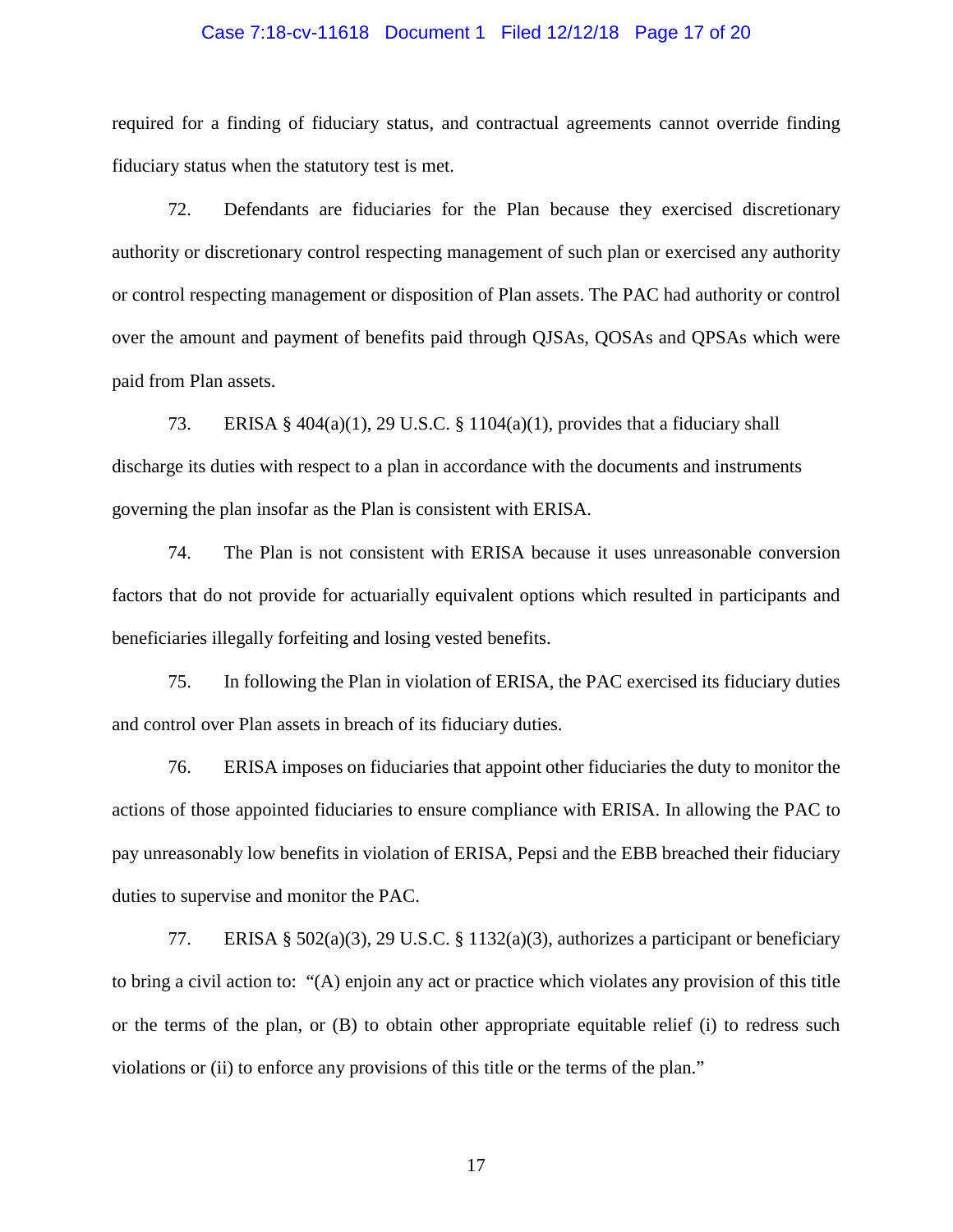#### Case 7:18-cv-11618 Document 1 Filed 12/12/18 Page 18 of 20

78. Pursuant to this provision, 28 U.S.C. §§ 2201 and 2202, and Federal Rule of Civil Procedure 57, Plaintiffs seek declaratory relief, determining that the Plan's established methodologies for calculating actuarial equivalence of QJSAs, QOSAs and QPSA violate ERISA because they do not provide an actuarially equivalent benefit.

79. Plaintiffs further seek orders from the Court providing a full range of equitable relief, including but not limited to:

(a) re-calculation, correction and payment of benefits previously paid for QJSAs, QOSAs and QPSAs;

- (b) an "accounting" of all prior benefits and payments;
- (c) a surcharge;
- (d) disgorgement of amounts wrongfully withheld;
- (e) disgorgement of profits earned on amounts wrongfully withheld;
- (f) a constructive trust;
- (g) an equitable lien;
- (h) an injunction against further violations; and
- (i) other relief the Court deems just and proper.

#### **PRAYER FOR RELIEF**

WHEREFORE, Plaintiffs pray that judgment be entered against Defendants on all claims and requests that the Court award the following relief:

A. Certifying this action as a class pursuant to FED. R. CIV. P. 23;

B. Declaring that the Plan fails to properly calculate and pay QJSAs, QOSAs and QPSAs that are actuarially equivalent to single-life annuities, in violation of ERISA § 205(d)(1)(B), 29 U.S.C. § 1055(d)(1)(B) and ERISA § 205(d)(2)(A), 29 U.S.C. § 1055(d)(2)(A);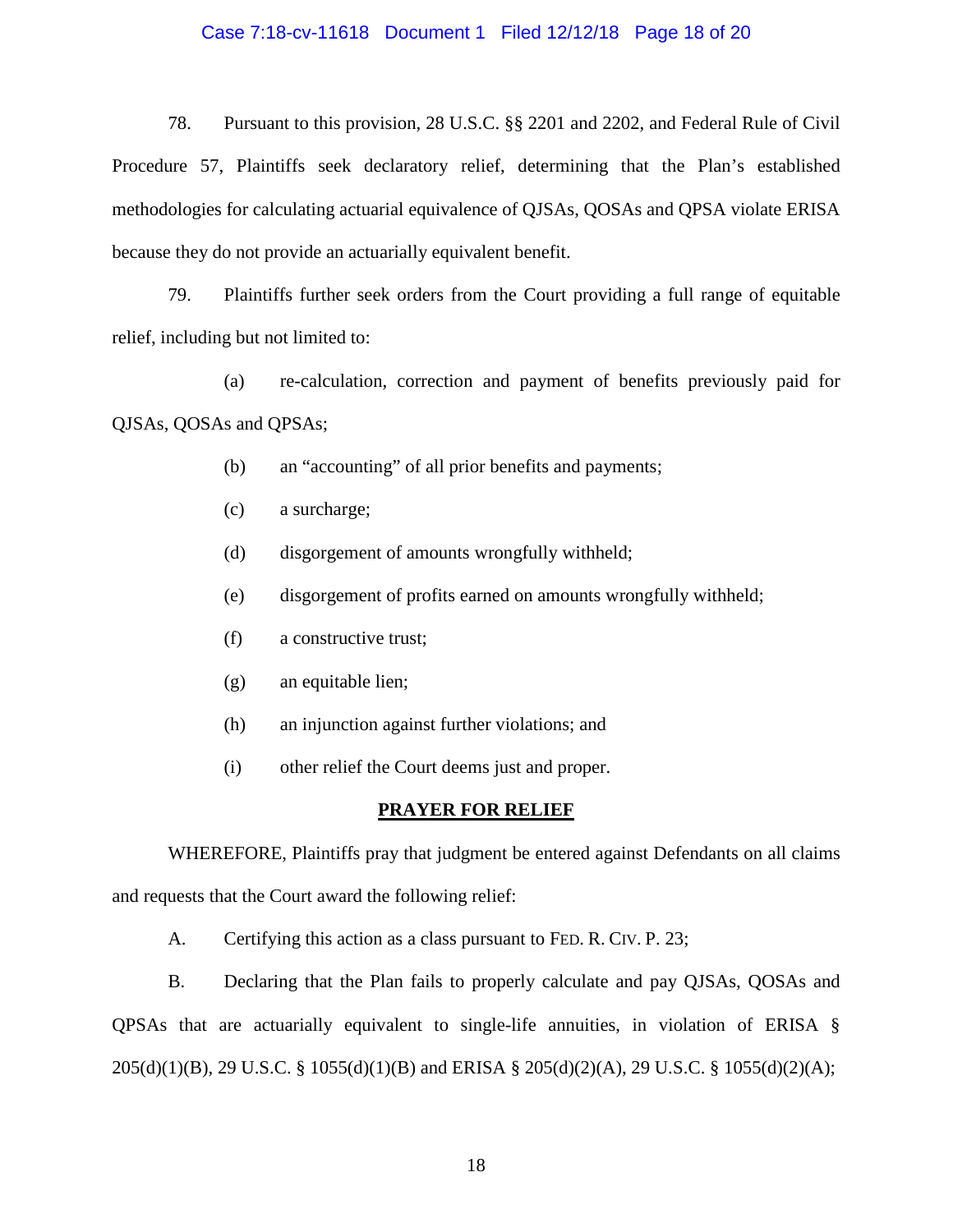#### Case 7:18-cv-11618 Document 1 Filed 12/12/18 Page 19 of 20

C. Ordering Defendants to bring the Plan into compliance with ERISA, including, but not limited to, reforming the Plan to bring it into compliance with ERISA with respect to calculation of actuarially equivalent QJSAs, QOSAs and QPSAs;

D. Ordering Defendants to correct and recalculate benefits that have been paid;

E. Ordering Defendants to provide an "accounting" of all prior payments of benefits under the Plan to determine the proper amounts that should have been paid;

F. Ordering Pepsi to pay all benefits improperly withheld, including under the theories of surcharge and disgorgement;

G. Ordering Pepsi to disgorge any profits earned on amounts improperly withheld;

H. Imposition of a constructive trust;

I. Imposition of an equitable lien;

J. Reformation of the Plan;

K. Ordering Defendants to pay future benefits in accordance with ERISA's actuarial equivalence requirements;

L. Ordering Defendants to pay future benefits in accordance with the terms of the Plan, as reformed;

M. Awarding, declaring, or otherwise providing Plaintiffs and the Class all relief under ERISA § 502(a), 29 U.S.C. § 1132(a), or any other applicable law, that the Court deems proper;

N. Awarding attorneys' fees and expenses as provided by the common fund doctrine, ERISA § 502(g), 29 U.S.C. § 1132(g), and/or other applicable doctrine; and

O. Any other relief the Court determines is just and proper.